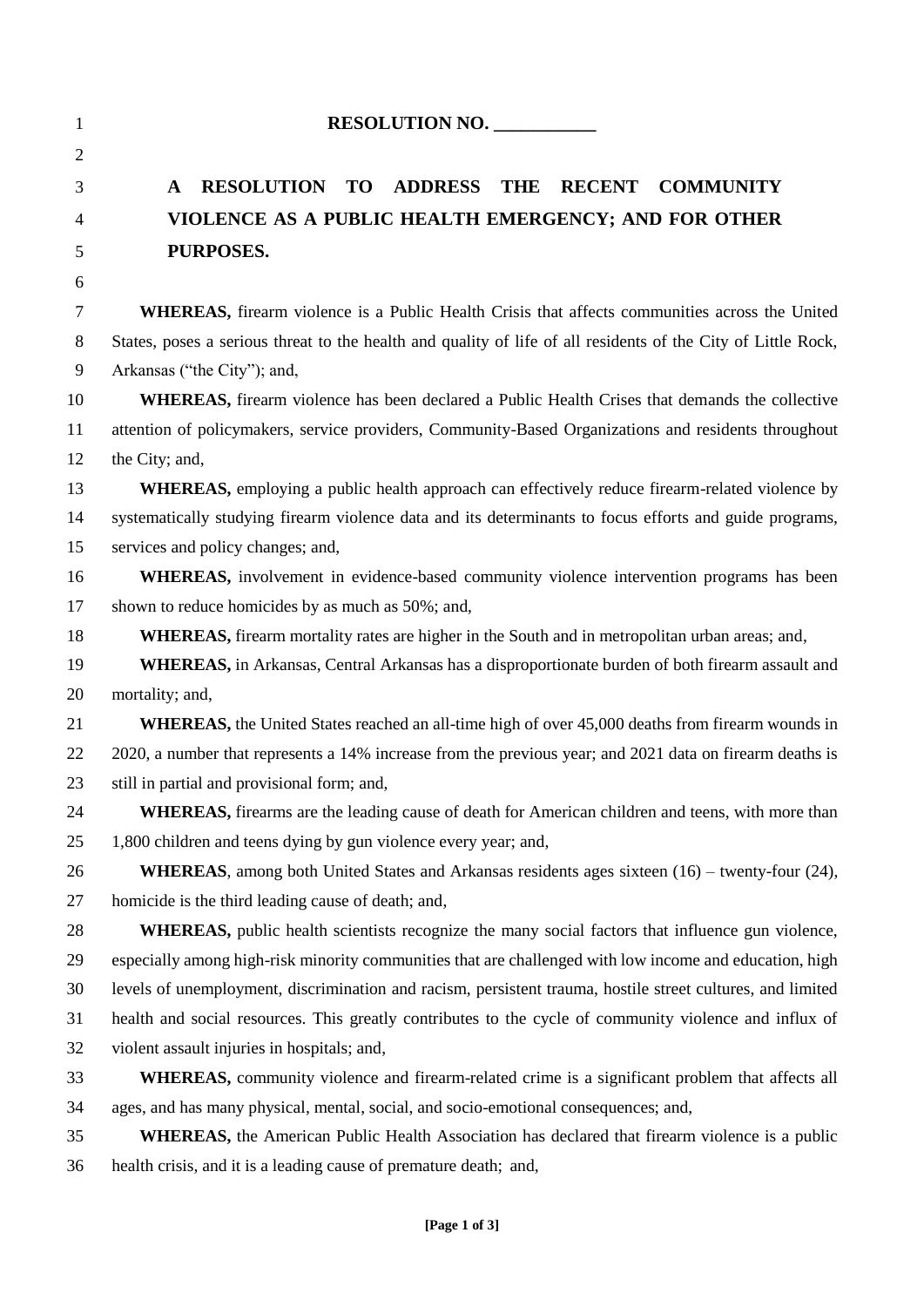| $\mathbf{1}$   | <b>WHEREAS</b> , the issue of firearm violence is rooted in racial and health inequities and injustices      |
|----------------|--------------------------------------------------------------------------------------------------------------|
| $\overline{2}$ | experienced for generations by people of color; and,                                                         |
| 3              | WHEREAS, firearm violence affects people of all ages and races in the United States, but has a               |
| $\overline{4}$ | disproportionate impact on Black males; and,                                                                 |
| 5              | <b>WHEREAS, Black Americans represent the majority of gun homicide victims with Black Americans</b>          |
| 6              | ten (10) times more likely than White Americans to die by gun homicide; and,                                 |
| $\tau$         | <b>WHEREAS,</b> 72% of homicide victims in 2021 were Black males and 100% of the homicide victims            |
| 8              | in 2022 have been Black males; and,                                                                          |
| 9              | <b>WHEREAS,</b> 61% of homicide victims in 2021 were under the age of thirty (30) and 100% of homicide       |
| 10             | victims so far in 2022 have been under the age of thirty (30); and,                                          |
| 11             | WHEREAS, homicides are commonly linked with firearm-related violence; and,                                   |
| 12             | <b>WHEREAS,</b> the City of Little Rock had fifty-three (53) homicides involving a firearm in 2021 and all   |
| 13             | six (6) homicides have involved a firearm so far in 2022; and,                                               |
| 14             | <b>WHEREAS</b> , there were ten (10) victims of firearm-related violence in a forty-eight (48)-hour period   |
| 15             | between January 28, 2022, and January 30, 2022, ranging from the age one (1)-year to twenty-four (24)        |
| 16             | years old; and,                                                                                              |
| 17             | WHEREAS, hospitals and other community health institutions are near capacity because of the                  |
| 18             | ongoing COVID-19 Pandemic; and,                                                                              |
| 19             | <b>WHEREAS</b> , this action is being taken to protect the public health, safety, and welfare of Little Rock |
| 20             | residents; and,                                                                                              |
| 21             | NOW, THEREFORE, BE IT RESOLVED BY THE BOARD OF DIRECTORS OF THE CITY                                         |
| 22             | OF LITTLE ROCK, ARKANSAS:                                                                                    |
| 23             | Section 1. The City of Little Rock, Arkansas declares the recent community violence and firearm-             |
| 24             | related crime a public health emergency within the jurisdiction of the City.                                 |
| 25             | <b>Section 2.</b> The City will employ a holistic approach to addressing violence through law enforcement    |
| 26             | and community programming.                                                                                   |
| 27             | Section 3. The Office of Neighborhood Safety within the Community Programs Department shall                  |
| 28             | establish an Emergency Response Team to coordinate services between the Little Rock Police Department        |
| 29             | and other City Departments.                                                                                  |
| 30             | <b>Section 4.</b> The Office of Neighborhood Safety shall establish partnerships with grassroots and         |
| 31             | Community Outreach Programs to combat gun violence and provide the necessary resources.                      |
| 32             | <b>Section 5.</b> The City shall remove temporarily remove budgetary limits related to overtime efforts by   |
| 33             | Little Rock Police Department for a period of thirty (30) days.                                              |
| 34             | Section 6. The City Procurement Division shall identify opportunities to expedite funding to address         |
| 35             | community violence effectively and efficiently, so that grants and other resources are quickly deployed to   |
| 36             | awarded organizations.                                                                                       |